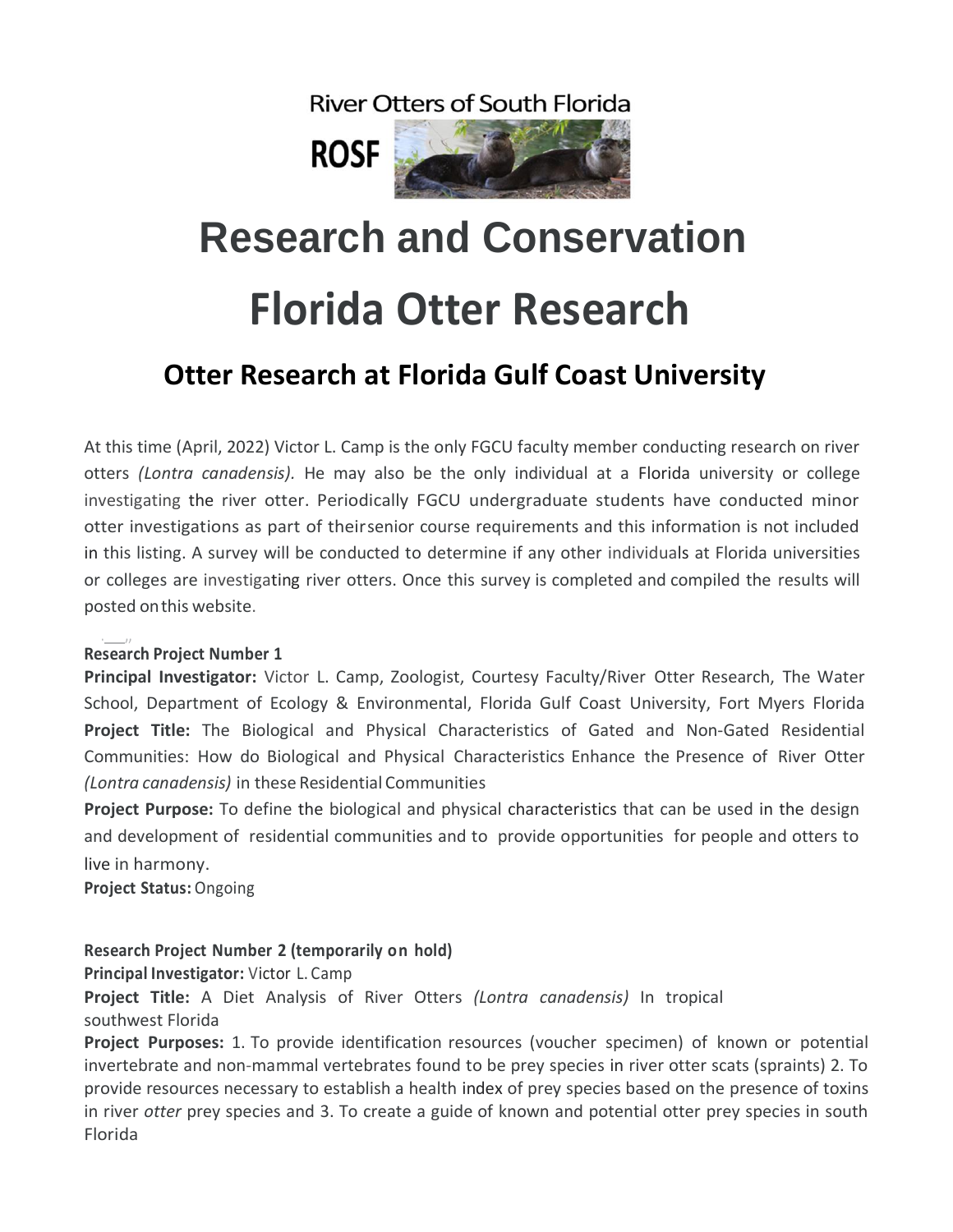### **Project Status:** Ongoing

**Note:** This investigation is supplemented by Research Project Number 4 Research and supplements Research Project Number 5

#### **Research Project Number 3**

**Principal Investigator:** Victor L. Camp

**Project Title:** The Presence and Activities of Coastal Marine Otters in Southwest Florida **Project Purpose:** A feasibility study to evaluate the potential for a graduate student to undertake continuation of this scientific investigation for a Master of Science degree at Florida Gulf Coast University

**Project Status:** Field work to begin in February 2019. On hold due to Covid in 2019 and will resume in late Spring 2022.

#### **Research Project Number 4**

**Principal Investigator:** Victor L. Camp

**Project Title:** Identification of Non-native Fishes as Prey of the River Otter *(Lontra canadensis)* in South Florida

**Project Purpose:** To determine the non-native fish species potentially consumed by the river otter and other piscivorous mammals and birds and to develop a supplemental guide for identification of non-native fishes of Florida

**Project Status:** Ongoing

**Note:** This investigation is supplemental to Research Project Number 2 and Project Number 5

#### **Research Project Number 5**

**Principal Investigator:** Victor L. Camp

**Project Title:** The River Otter *(Lontra canadensis)* as a Bio-indicator of the Health of Aquatic Environments in Southwest Florida.

**Project Purpose:** To provide data on river otter health collected from necropsy of road-killed and furtrapper carcasses

**Project Status:** Ongoing

**Note:** This investigation is supplemented by Project Number 2 and Project Number 4

#### **Research Project Number 6**

#### **Principal Investigator:** Victor L. Camp

**Project Title:** Otter Spotters: The Use of Volunteers to Collect Information on the Presence and Activities of River Otters in Gated and Non-Gated Communities and Golf Courses in Southwest Florida

**Project Purpose:** To determine the population of river otters inhabiting man-made communities in southwest Florida and to establish baseline otter population information for current and future analysis